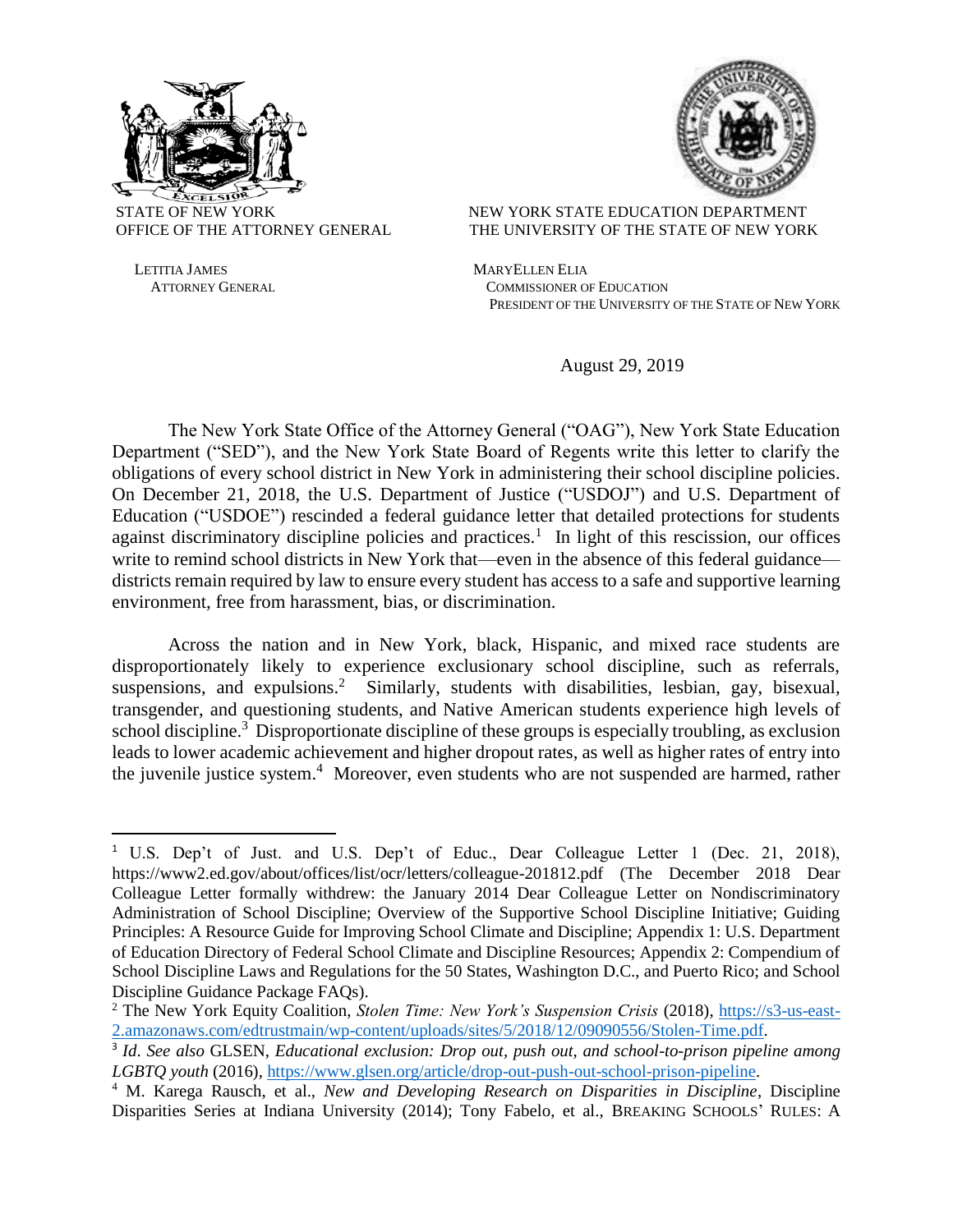than helped, by a high rate of suspensions in their schools. Research confirms that over-utilizing exclusionary discipline adversely impacts the overall school climate,<sup>5</sup> and that exclusionary discipline fails to make schools safer.<sup>6</sup>

Our offices are committed to ensuring equality of opportunity in schools across New York.<sup>7</sup> As part of that commitment, our offices will continue to enforce applicable state and federal laws to ensure that disciplinary practices are administered equitably and appropriately. These legal protections, discussed in detail below, include federal protections from discrimination, such as Title VI of the Civil Rights Act of 1964 ("Title VI"), Section 504 of the Rehabilitation Act,<sup>8</sup> the Americans with Disabilities Act ("ADA"),<sup>9</sup> and the Individuals with Disabilities Education Act ("IDEA"), federal and state mandates to reduce the use of exclusionary discipline, including the Every Student Succeeds Act ("ESSA"), and federal and state procedural safeguards for students in the disciplinary process, including New York Education Law Section 3214.

## *Existing law prohibits school districts from discriminating against students in the disciplinary context*

Existing federal and state laws protect students from discrimination in the school discipline context. Title VI expressly prohibits school districts and other programs receiving federal financial assistance from discriminating against students on the basis of race or national origin,<sup>10</sup> and bars districts from applying school discipline policies in a discriminatory manner.<sup>11</sup> Moreover, evidence that a disciplinary policy disproportionately burdens a particular minority group may constitute evidence of discriminatory intent.<sup>12</sup> As a result, evidence of gross disparities in discipline rates between black and Hispanic students and their white peers can place a district at risk of violating Title VI, especially where there is additional evidence that the district has treated similarly situated students differently on the basis of race or national origin.

In addition, the IDEA separately requires New York State to proactively identify school districts that disproportionately discipline students of color with disabilities.<sup>13</sup> Where New York

 $\overline{a}$ 

STATEWIDE STUDY OF HOW SCHOOL DISCIPLINE RELATES TO STUDENTS' SUCCESS AND JUVENILE JUSTICE INVOLVEMENT, Council of State Governments Center (2011).

<sup>5</sup> John Shindler, et al., *The School Climate - Student Achievement Connection: If we Want Achievement Gains, we Need to Begin by Improving the Climate*, 1 JOURNAL OF SCHOOL ADMINISTRATION RESEARCH & DEVELOPMENT 9, 9–16 (2016).

<sup>6</sup> American Psychological Association Zero Tolerance Task Force, *Are Zero Tolerance Policies Effective in Schools? An Evidentiary Review and Recommendations*, 63 AMERICAN PSYCHOLOGIST 852, 852–62 (2008).

<sup>7</sup> *See* New York State Board of Regents, Resolution (January 14, 2019), [http://www.regents.nysed.gov/common/regents/files/Resolution\\_0.pdf.](http://www.regents.nysed.gov/common/regents/files/Resolution_0.pdf)

<sup>8</sup> 29 U.S.C. **§** 794(a).

<sup>9</sup> 42 U.S.C. § 12132.

<sup>10</sup> 42 U.S.C. § 2000d.

<sup>11</sup> *See Zeno v. Pine Plains Cent. School Dist.*, 702 F.3d 655, 665 (2d Cir. 2012); *Biswas v. City of New York*, 973 F.Supp. 2d 504, 531-532 (S.D.N.Y. 2013).

<sup>12</sup> *Hazelwood Sch. Dist. v. United States*, 433 U.S. 299, 307-308 (1977); *International Brotherhood of Teamsters v. U.S.*, 431 U.S. 324, 339 n. 20 (1977).

<sup>13</sup> 20 U.S.C. § 1418; 34 C.F.R. § 300.646.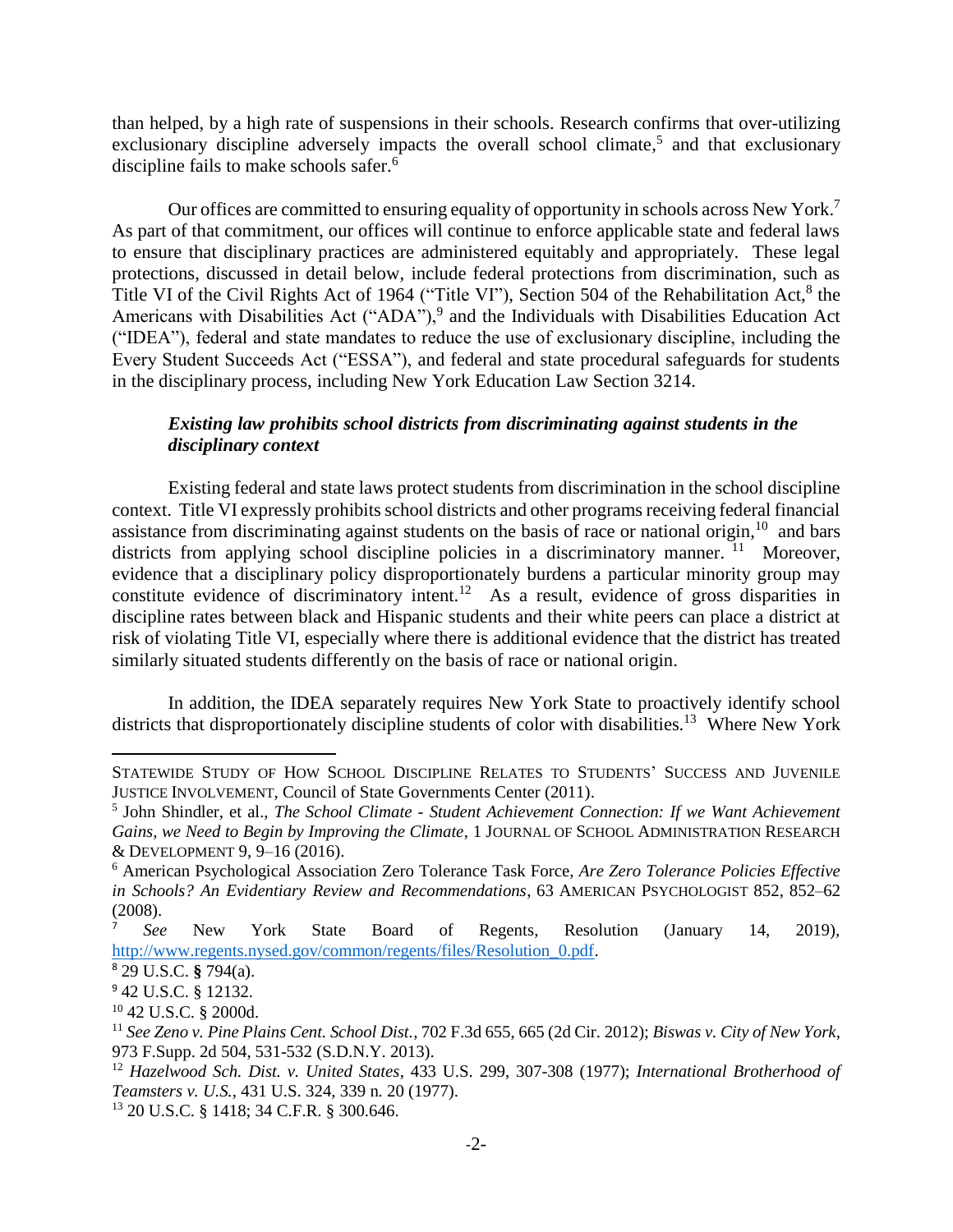State identifies a significant disproportionality, it will review the district's policies, practices and procedures, and require the district to adopt any necessary remedial steps. In exercising its oversight obligations, SED expects all districts to report and address significant disparities in suspension rates for students with disabilities.

Finally, State law provides similar protections from discrimination as federal law, but expands those protections to additional categories of students. Specifically, New York Executive Law § 296(4) prohibits schools from denying access to any student on the basis of race, color, religion, disability status, national origin, sexual orientation, military status, sex, age or marital status. As with Title VI of the Civil Rights Act, Section 504 of the Rehabilitation Act, and the ADA, this provision prohibits schools from employing discriminatory disciplinary practices.

The federal government's recent rescission of its school discipline guidance in no way impacts the ongoing obligation of districts in New York to identify and address racial and ethnic disparities in school discipline. Nor does the federal government's withdrawal of school discipline guidance change the requirement that school districts refrain from imposing school discipline in a discriminatory manner.<sup>14</sup> As a result, our offices remain committed to investigating, reviewing, and enforcing compliance with these requirements.

## *Districts continue to be required to reduce reliance on exclusionary discipline.*

Under the New York State Education Law, every board of education must adopt a code of conduct with disciplinary measures that "incorporate a progressive model of student discipline" and include "measured, balanced and age-appropriate remedies and procedures that make appropriate use of prevention, education, intervention and discipline."<sup>15</sup> Each board of education must annually consider "the effectiveness of code provisions and the fairness and consistency of its administration."<sup>16</sup> These requirements are designed to ensure that districts evaluate and assess their disciplinary policies, and avoid codes of conduct that are unnecessarily draconian.

Likewise, the federal Every Student Succeeds Act mandates the creation of State<sup>17</sup> and district-level<sup>18</sup> plans to avoid "the overuse of discipline practices that remove students from the classroom."<sup>19</sup> Under the New York State plan approved by USDOE in early 2018, New York recognized several goals for school districts, including "ensur[ing] that student discipline practices are equitable and proportionate to the incident" and "reduc[ing] the overuse of punitive and exclusionary responses to student misbehavior."<sup>20</sup> The State is supporting districts in achieving

<sup>19</sup> *Id*.

 $\overline{\phantom{a}}$ 

<sup>&</sup>lt;sup>14</sup> Nothing in the December 21, 2018 letter by the USDOJ and USDOE indicates otherwise. To the extent that this letter questions the disparate impact theory of liability under Title VI, *see* Federal Commission on School Safety, Final Report, at 70, it is well-established that in appropriate circumstances, racial disparities may be evidence of intentional discrimination.

<sup>15</sup> 8 NYCRR § 100.2(l)(2)(ii).

 $^{16}$  *Id.* § 100.2(1)(2)(iii).

<sup>&</sup>lt;sup>17</sup> Every Student Succeeds Act §  $1111(g)(1)(C)(i)$ -(iii).

 $18$  *Id.* § 1112(b)(11).

<sup>20</sup> New York State Department of Education, *ESSA Plan* (Jan. 12, 2018), [http://www.nysed.gov/common/nysed/files/programs/essa/nys-essa-plan.pdf.](http://www.nysed.gov/common/nysed/files/programs/essa/nys-essa-plan.pdf)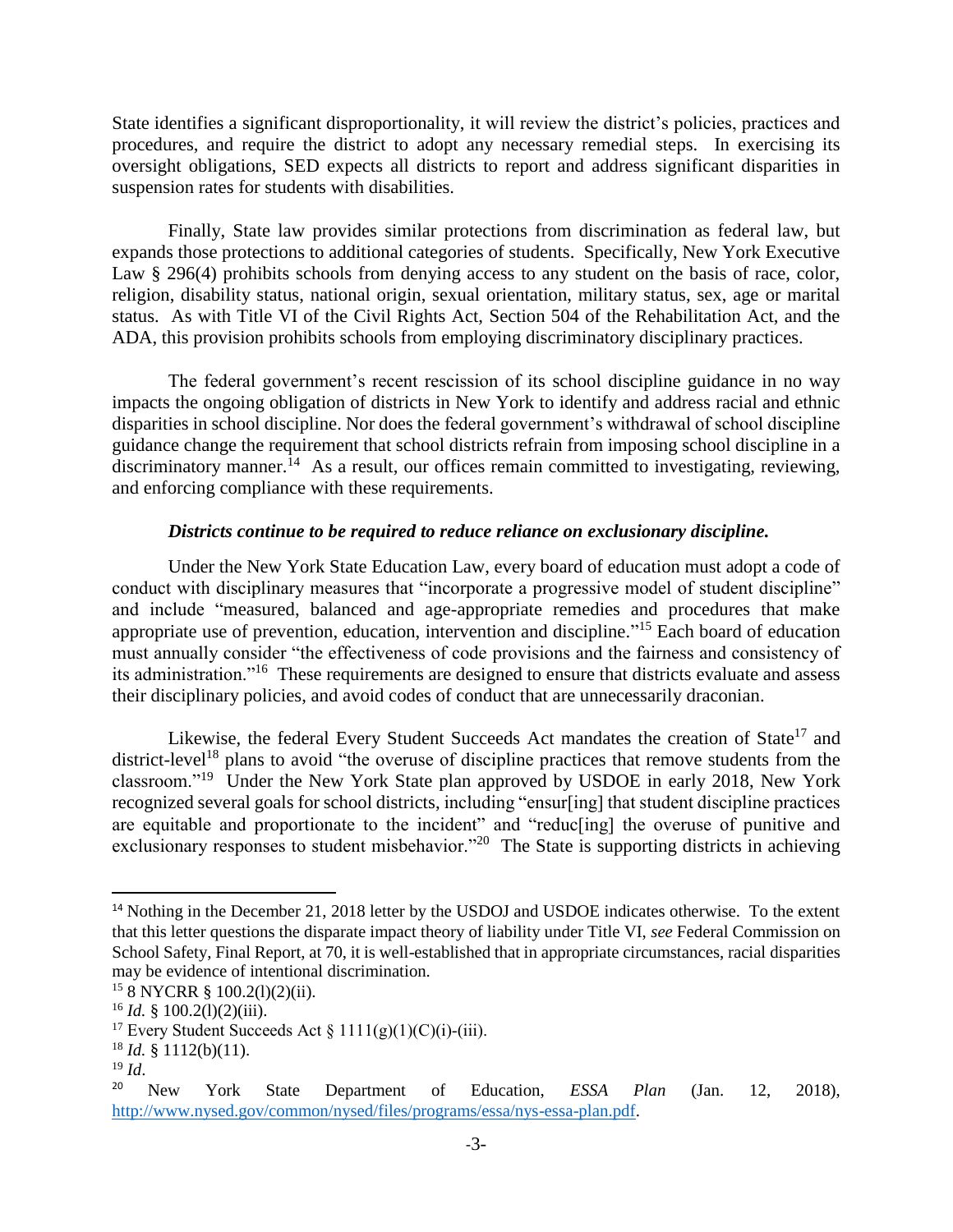those goals by "develop[ing] guidance and technical assistance for schools to assist them in implementing policies to transition away from exclusionary discipline practices. $"^{21}$ 

The federal government's recent guidance rescission has no bearing on the requirement that districts curtail reliance on exclusionary disciplinary policies and work to adopt behavior plans that are proportionate, progressive, and measured. Our offices strongly encourage all school districts to take these obligations seriously. We urge all districts to fully evaluate whether they over-rely on exclusion as a form of discipline, and to adjust their codes and policies to remedy these issues.

## *Districts must comply with procedural safeguards in the disciplinary process.*

Federal and state law continue to require that districts provide adequate due process protections for students in the disciplinary process. Under the New York State Education Law, school districts must ensure that students facing suspension receive adequate notice and an opportunity to be heard, the specific form of which is determined by the length of discipline contemplated.<sup>22</sup> Moreover, districts must offer adequate alternative instruction to suspended students. $^{23}$ 

The federal IDEA provides students with disabilities with additional procedural safeguards. Specifically, suspensions that constitute a change in placement for a child with a disability trigger a formal review of the decision to discipline that child.<sup>24</sup> Where the behavior is a manifestation of the disability, the child must be immediately returned to his or her original placement.<sup>25</sup> The IDEA also requires districts to assess the behavioral needs of frequently suspended students with disabilities and create behavioral plans to address their needs.<sup>26</sup>

These procedural safeguards are important for ensuring fair administration of disciplinary policies in school districts, and for protecting students from discrimination. Our offices will continue to enforce these requirements across the state and encourage districts to continue to be mindful of the due process obligations triggered by school disciplinary actions.

## *Conclusion*

Over-reliance on exclusionary discipline and disparities in its use leave school districts in New York vulnerable to liability under a host of federal and state laws that protect students from discrimination and over-utilization of exclusionary disciplinary actions, and guaranteed due process protections. Notwithstanding the rescission of the federal school discipline guidance, our offices continue to enforce these legal requirements in furtherance of our shared commitment to provide equal access to safe and supportive learning environments. To that end, SED will continue to provide resources and technical assistance on these issues to school districts, and to develop

l

<sup>21</sup> *Id.*

<sup>&</sup>lt;sup>22</sup> N.Y. Education Law § 3214(3)(b)-(c); 8 NYCRR §100.2[1].

<sup>23</sup> N.Y. Education Law § 3214(3)(e); *Turner v. Kowalski*, 49 A.D.2d 943, 944 (N.Y. App. Div. 1975).

 $24$  20 U.S.C. §1415(k)(1)(C).

 $^{25}$  *Id.* 

 $26$  20 U.S.C. §1415(k)(1)(D)(ii).